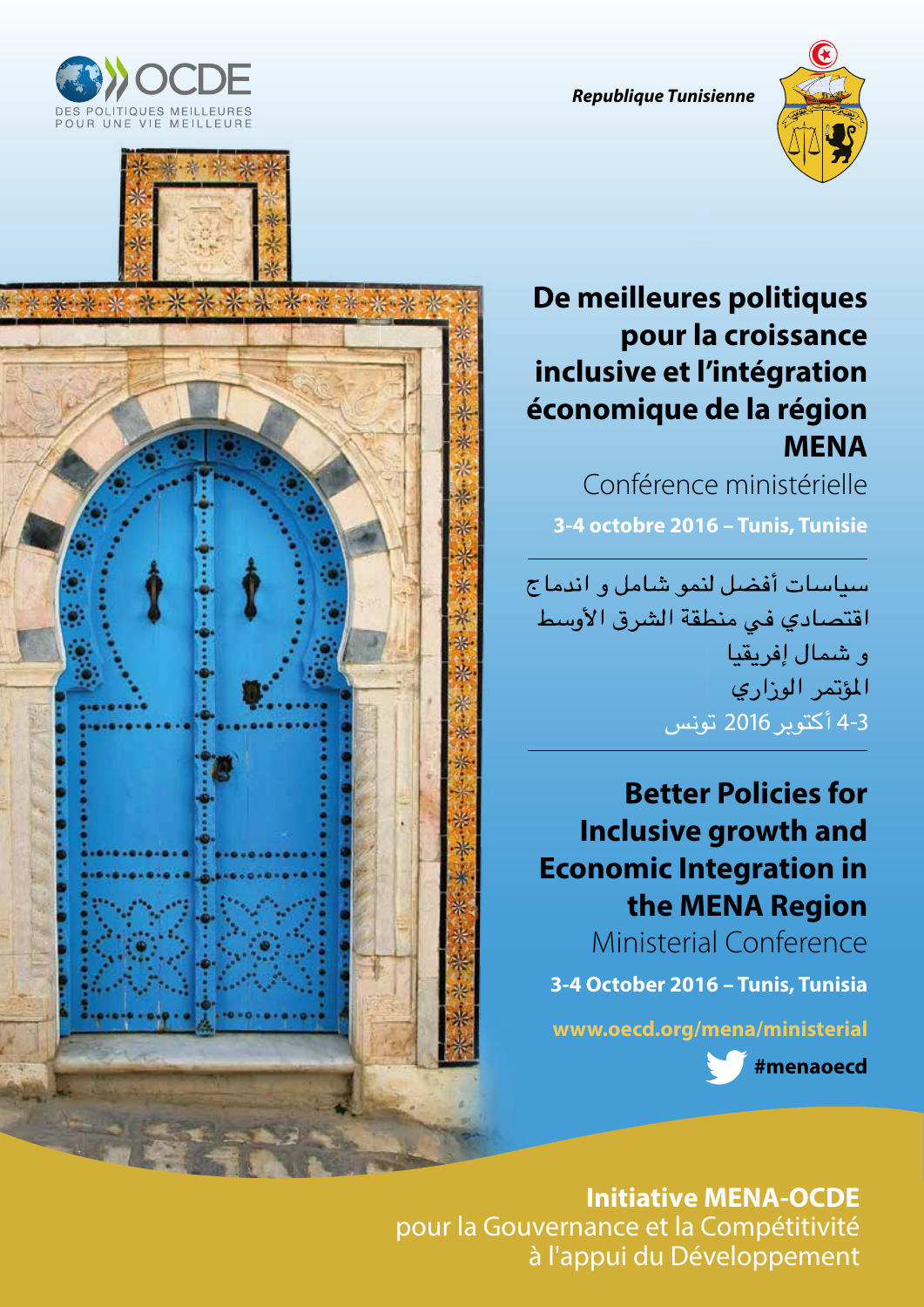# **CONTENTS**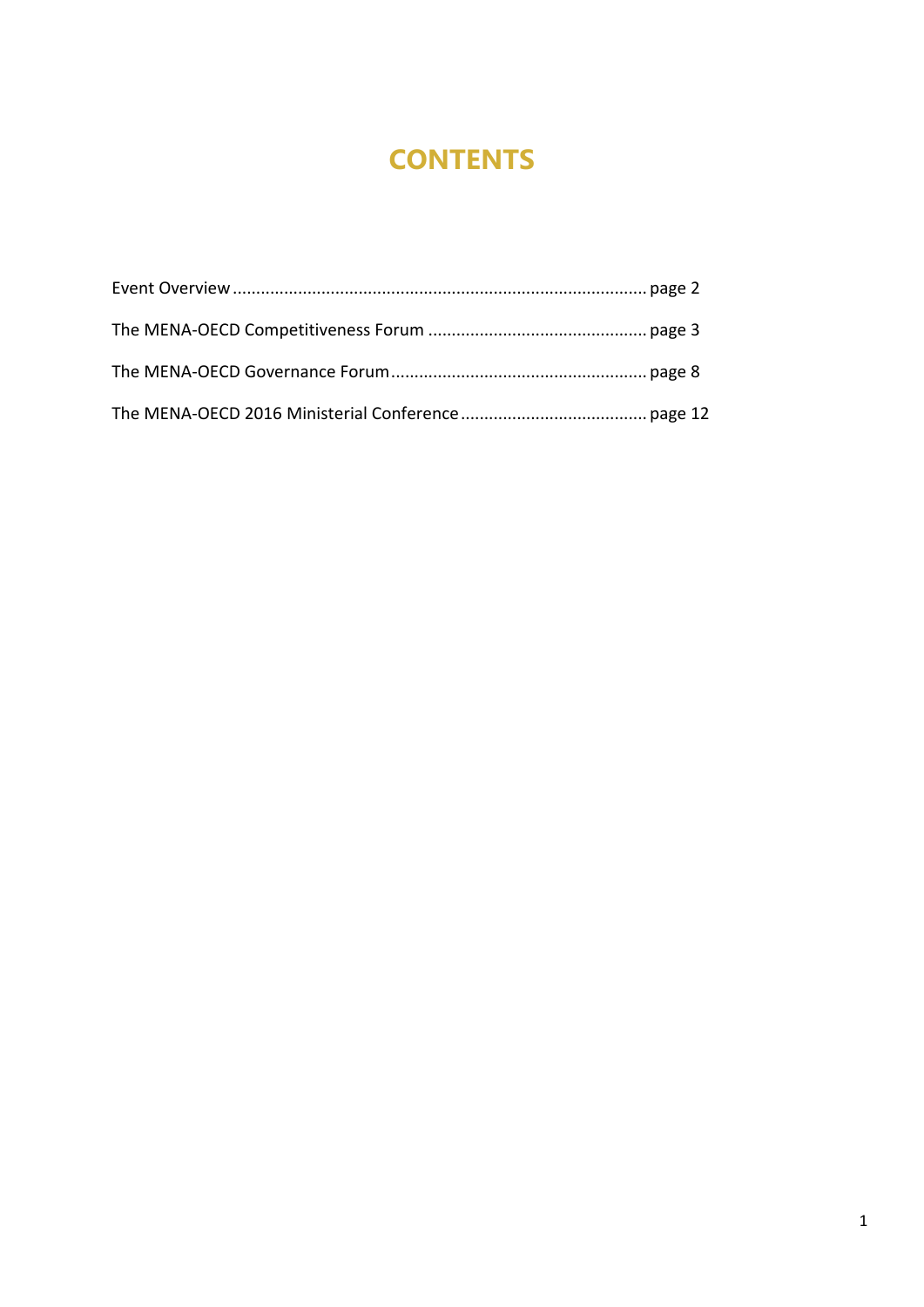# **Overview of the MENA-OECD Initiative 2016 Forum and Ministerial Conference**

Hotel "Le Palace Gammarth" 3-4 October 2016

# **Better Policies for Inclusive growth and Economic Integration in the MENA Region**

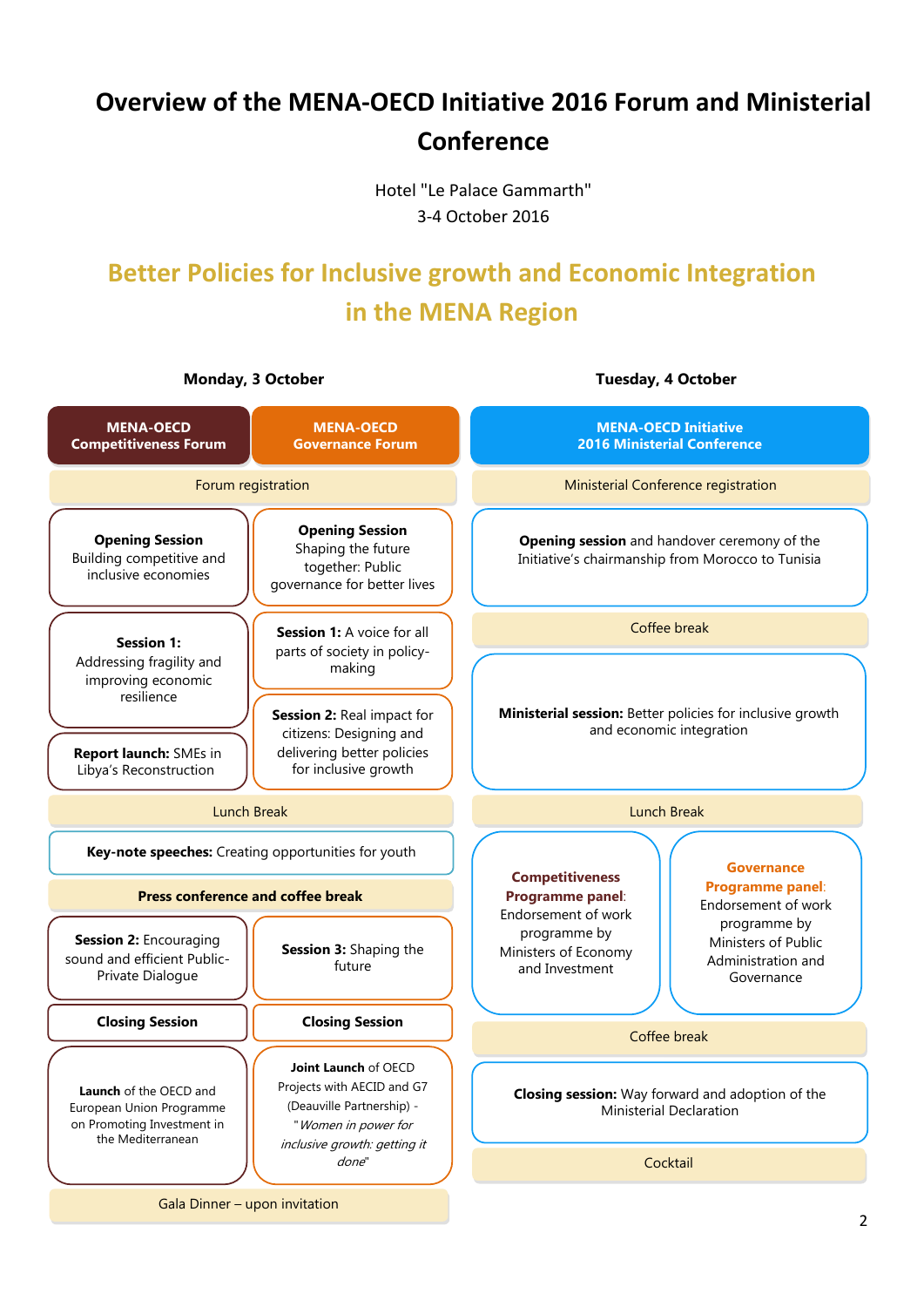## **MENA-OECD COMPETITIVENESS FORUM**

**3 October 2016, Tunisia**

## Building competitive and inclusive economies

## **Objectives of the MENA-OECD Competitiveness Forum**

The MENA-OECD Competitiveness Forum is organised back-to-back with the MENA-OECD Ministerial Conference to be held on 4 October 2016 in Tunis. It provides an opportunity for policy-makers, experts, and representatives from civil society and media to debate how economic policies can promote more prosperous and inclusive societies in the region.

The Competitiveness Forum will focus on critical priorities of the region to inform the ministerial discussions the following day. In particular, the Competitiveness Forum will address policy areas that have been identified as priorities for the next mandate of the MENA-OECD Initiative:

- Identify specific actions to ensure that private sector development builds resilience in the region amidst the current context of conflict and fragility.
- Strengthening private sector organisations and fostering public-private dialogue to implement an ambitious competitiveness agenda in the MENA region.

## **About the MENA-OECD Competitiveness Programme**

Launched in 2005 at the request of governments of the Middle East and North Africa (MENA), the MENA-OECD Competitiveness Programme is a unique, well established and recognised platform for cutting-edge policy dialogue, peer learning and capacity building across 18 countries. Its decade-long experience in supporting policy reforms for inclusive growth and sustainable development, together with a longstanding network of regional and international partners, have made it a valued vehicle for advancing a reform agenda in line with international standards and best practices.

The MENA-OECD Competitiveness Programme supports reforms to mobilise investment, private sector development and entrepreneurship as driving forces for growth and employment in the region. To achieve its objective, the Programme adopts a horizontal approach to high-level dialogue and consensus building, underpinned by workinglevel technical assistance through policy dialogue, the exchange of experience and good practices, and capacity building for the identification and implementation of reforms.

www.oecd.org/mena/competitiveness/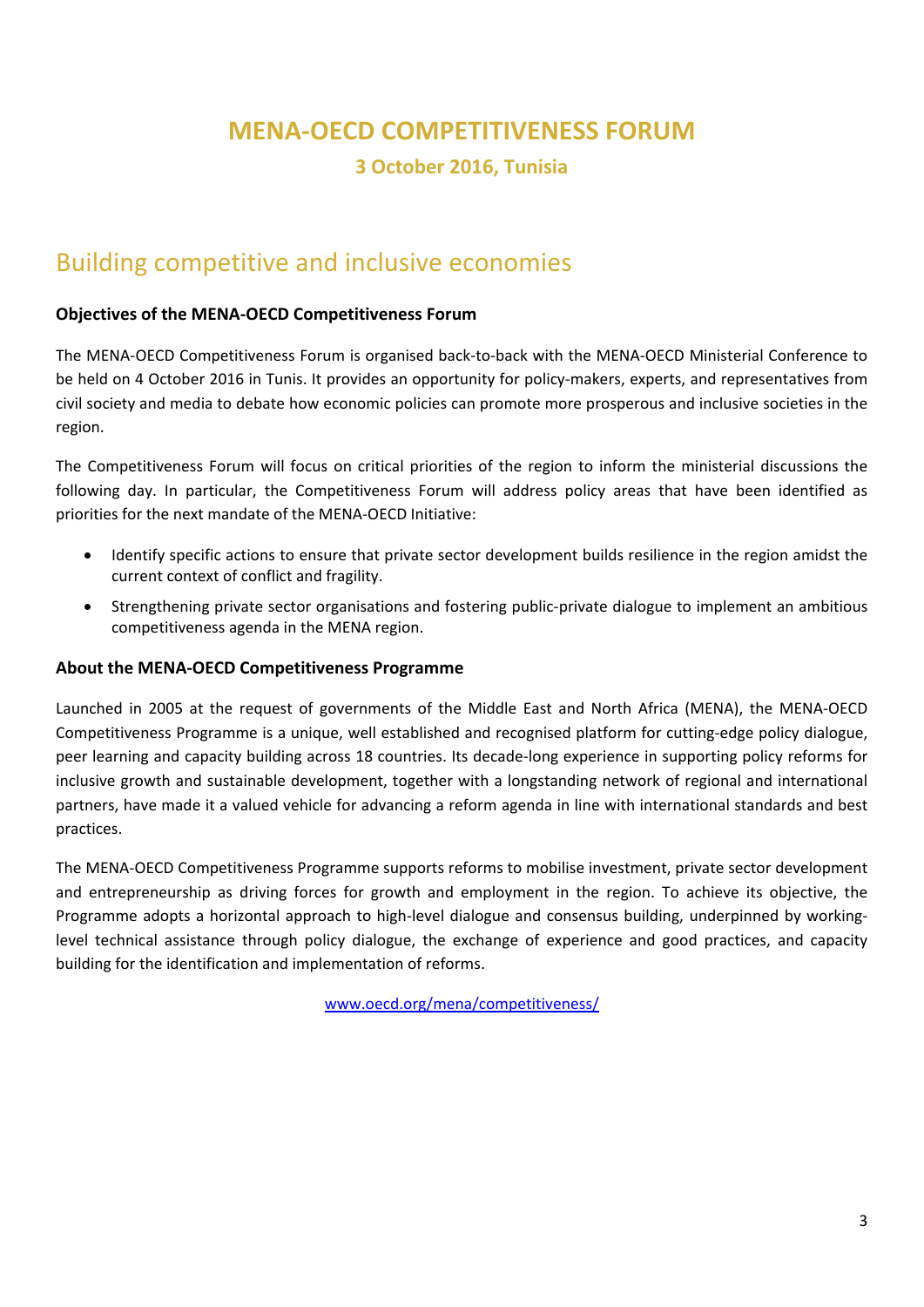## **MENA-OECD 2016 COMPETITIVENESS FORUM**

## 09:00 – 09:30 Registration

## **09:30 – 10:00 Opening session: Building competitive and inclusive economies - Room "Serail"**

The opening session will provide strategic orientations of the discussions of the Competitiveness Forum. The common objective of building competitive economies able to compete in the global markets require strong partnerships between the public and private sector, as well as effective models of social dialogue to gain support for the reform agendas. Ongoing conflicts in Syria, Libya and Yemen among others have a negative impact across the region, and require adequate policy responses that have to be built on multilateral basis.

#### **Speakers:**

- **H.E. Mr. Fadhel Abdelkefi**, Minister of Development, Investment and International Cooperation, Tunisia, co-Chair of the MENA-OECD Competitiveness Programme
- **H.E. Ms. Annika Markovic**, Ambassador, Permanent Representative of Sweden to the OECD and UNESCO, co-Chair of the MENA-OECD Competitiveness Programme
- **Mr. Andreas Schaal**, Director Global Relations and OECD G20 Sous Sherpa, OECD

## **10:00 – 12:00 Session 1: Addressing fragility and improving economic resilience - Room "Serail"**

In the past years, the MENA region has suffered from increased insecurity and conflict, with many countries now affected by unrest either directly or indirectly. About 13.5 million people need humanitarian aid in Syria; in Yemen, 21.1 million; in Libya, 2.4 million; and in Iraq, 8.2. Beyond the human tragedy, the economic toll of conflict will have long-lasting consequences. It is essential for governments in the region to develop policies that can mitigate the damage and improve resilience, and for international partners to support the process. As recognised in the UN "Resilience Agenda", the private sector is essential for economic recovery, reconstruction, and stabilisation of the MENA region. By facilitating financial flows, driving job creation and capital investment, the private sector can promote economic opportunities that can in turn reduce the scope for extremism by bringing people out of poverty and giving them a stake in peace. During the session, the OECD will present two new reports focused on the economic dimension of conflict and post-conflict situations: SME development in Libya and investment in Iraq.

#### **Key questions:**

- Which orientations can better shape the economic basis of reconstruction and post-conflict situations?
- How can multilateral and regional co-operation contribute to building resilience and mitigate the damage of conflict?
- How can governments and international partners address the needs of refugees and migrants without neglecting those of host communities?
- How can multilateral organizations help transform negative perceptions and identify opportunities for investment and private sector participation?

This session will be divided in two panels. The first panel will focus on how governments and the international community can mobilise resources and attract investment in the face of crisis, and it will count with the participation of:

## **Chair:**

• **H.E. Mr. Paulo Vizeu Pinheiro**, Ambassador of Portugal to the OECD and Chair of the External Relations Committee of the OECD

#### **Speakers:**

- **H.E. Ms. Abeer Odeh**, Minister of National Economy, the Palestinian Authority
- **Dr. Ali Osman Öztürk,** Public Diplomacy Coordinator, Chief Advisor to the Prime Minister, Turkey
- **Mr. Mustapha Tlili**, Executive Secretary, Arab Trade Union Confederation (ATUC)
- **Mr. Gustavo Gonzalez,** Subregional Development Coordinator, Regional Bureau for Arab States, UNDP
- **Ms. Marie-Estelle Rey**, Senior Policy Analyst, Middle East and Africa Division, OECD

The second panel will focus on policies to support economic recovery through job creation and the development of local private sector. It will count with the participation of:

## **Chair:**

• **Ms. Alia Abbas,** General Director, Ministry of Economy and Trade, Lebanon

## **Speakers:**

- **Mr. Abdallah Aldardari,** Deputy Executive Secretary for Programmes, UNESCWA
- **Mr. Habib Zitouna,** Directeur général de l'Institut tunisien de la compétitivité et des études quantitatives, Tunisia
- **Mr. Magdy Rady,** Assistant Minister of Foreign Affairs, Egypt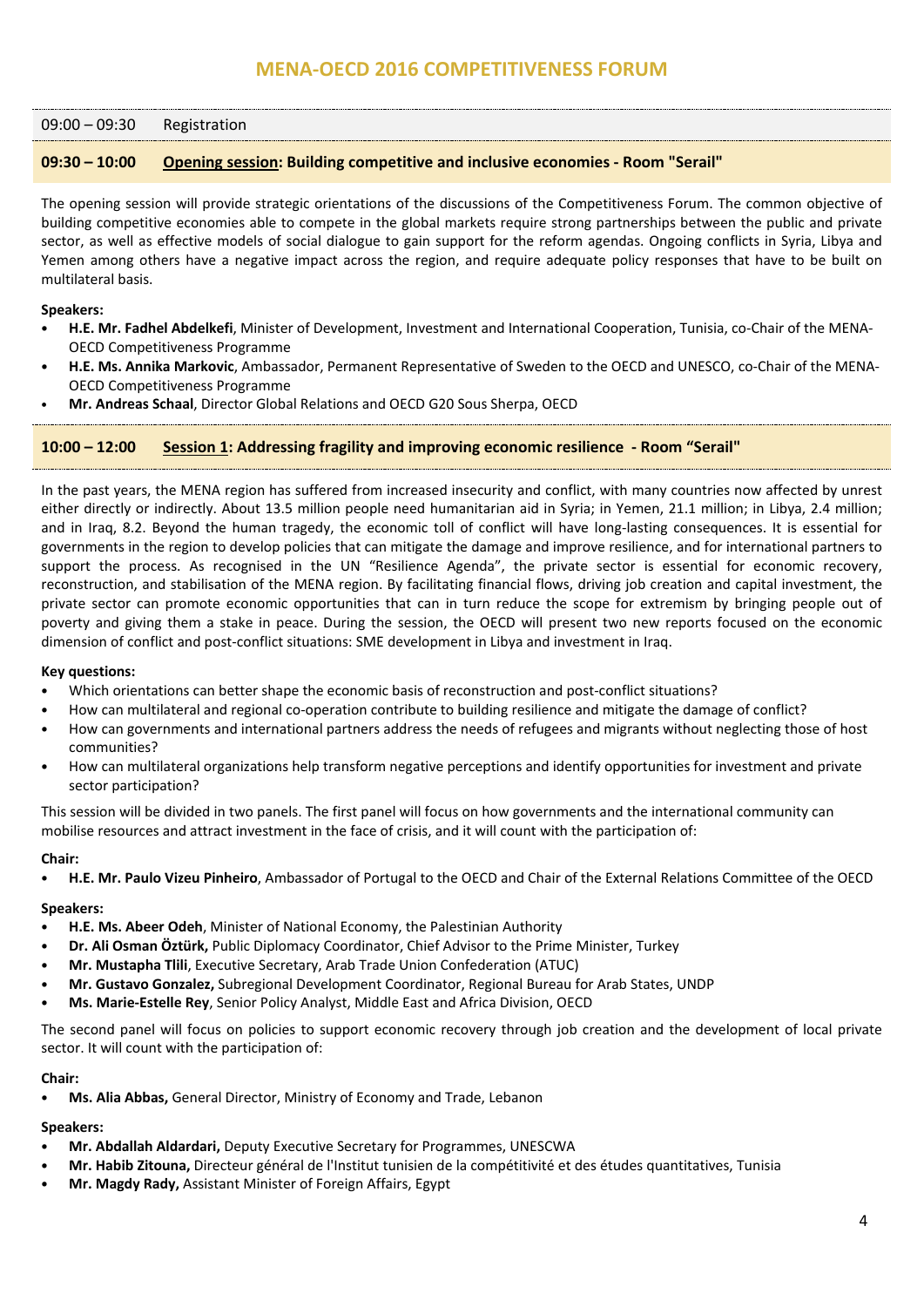- **Ms. Soukaina Bouraoui**, Executive Director, Center of Arab Women for Training and Research (CAWTAR)
- **Dr. Antoine Haddad,** CEO, HBC SAL Consultants in Public Policies, Lebanon

**12:15 – 13:00 Report launch: SMEs in Libya's Reconstruction. Preparing for a post-conflict economy - Room "Serail"**

The Competitiveness Programme will launch a new publication: *SMEs in Libya's Reconstruction. Preparing for a post-conflict economy*. The report is intended to contribute to the implementation of policies in a post-conflict Libya to promote private sector development. It presents the structural economic and framework conditions prevalent in Libya, highlights potential drivers of development and considers the role of SMEs and entrepreneurship promotion in driving post-conflict recovery. The document is part of a wider MENA Transition Fund project to support the design and implementation of SME policies in Libya. Italy and Tunisia, as cochairs of the MENA-OECD Working Group on SMEs, peer reviewed the report.

## **Keynote remarks:**

- **Mr. Andreas Schaal,** Director Global Relations and OECD G20 Sous Sherpa, OECD
- **Dr. Abdalnasr Abouzkeh,** General Manager of Libya Enterprise and Financial Advisor for the Minister of Economy, Libya
- **H.E. Mr. Sabri Bachtobji,** Secretary of State of Ministry for Foreign Affairs, Tunisia
- **Mr. Magdy Rady,** Assistant Minister of Foreign Affairs, Egypt

## **Speakers:**

- **Ms. Noura Hamladji ,** UNDP Country Director in Libya
- **Mr. Abdallah Aldardari,** Deputy Executive Secretary for Programmes, UNESCWA

| $12:30 - 14:00$ Lunch break |                                                                     |
|-----------------------------|---------------------------------------------------------------------|
| $14:00 - 15:00$             | Key-note speeches: Creating opportunities for youth - Room "Serail" |

The Nobel Prize award to the Tunisia National Dialogue Quartet in 2015 underscores the importance of social dialogue as a precondition for the success of deep political and economic reforms, and it can serve as example to other countries in the region. The OECD has strongly supported the democratic transformation Tunisia since its very beginning and believes that wide reforms need to be based on broad platforms including all sectors of society.

In this session, the members of the Tunisian Quartet and the Secretary-General of the OECD will share their experiences and lessons learned regarding how social dialogue can bring about the necessary basis for economic reforms bringing to inclusive economic growth and prosperity. They will pay special attention to the role youth has to play in the Arab world, and the need of creating opportunities for them. The key note speeches will be followed by an exchange and dialogue with the audience.

## **Key-note speeches by:**

- **Tunisia National Dialogue Quartet**: Mr. Houcine Abassi, Secretary General of The Tunisian General Labour Union, UGTT; Mr. Fadhel Mahfoudh, former President of the Tunisian Order of Lawyers; Mr. Abdessattar Ben Moussa, President of the Tunisian Human Rights League; and Mr. Hichem Elloumi , Vice-President of the Tunisian Confederation of Industry.
- **H.E. Mr. Angel Gurría**, OECD Secretary-General

| $15:00 - 15:30$ | Press conference (Room "Diwan") & coffee break                                                            |
|-----------------|-----------------------------------------------------------------------------------------------------------|
| $15:30 - 17:00$ | Session 2: Encouraging sound and efficient Public-Private Dialogue for competitiveness - Room<br>"Serail" |

Building competitive economies in the MENA countries, based on a strong private sector and more determined integration into the global economy requires effective partnerships between government and the businesses community, including SMEs, and trade unions. Effective and transparent "reform coalitions" contribute to building capacity, strengthening the advocacy role of private sector organisations and worker's representatives on reform priorities and informing reforms agendas.

In the MENA region, the level of organisation of business associations and trade unions varies significantly. In some countries it is well structured and there are strong mechanisms for private sector organisations to make their voice heard. But in others, such participatory mechanisms are lacking, weak or poorly-designed. The private sector in many MENA countries remains fragmented and dispersed. The large informal sector is not represented in private sector associations. Trade unions, although presenting a more unified front, need to better incorporate the pluralism of Arab societies. Social dialogue mechanisms need to include young entrepreneurs which might be out of the traditional business representation organisations and trade unions.

In the context of the MENA region, public-private dialogue is particularly important to enhance the participation of women in the economy, especially since women's entrepreneurship and access to employment find barriers that could be overcome with collective commitment.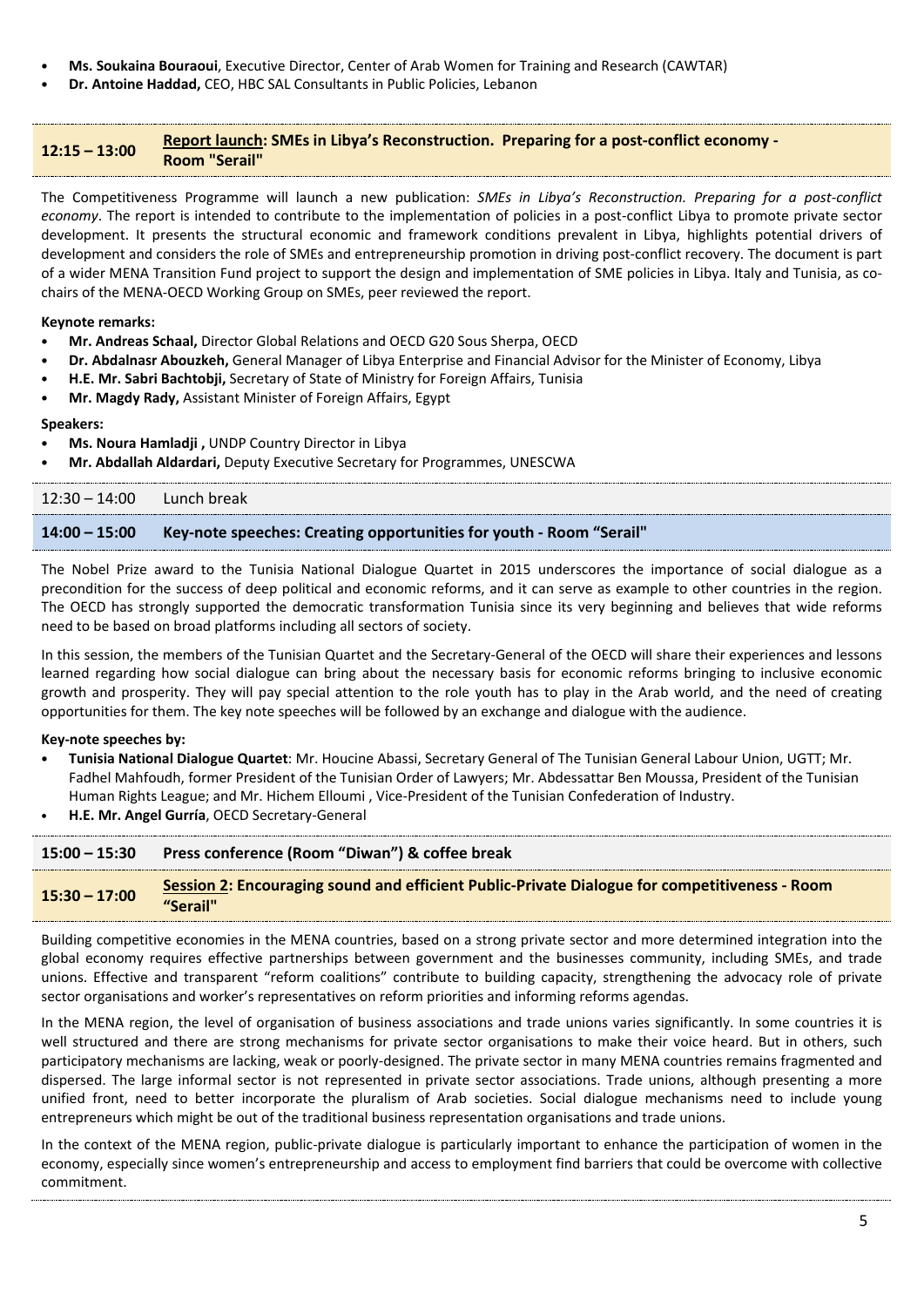The session will inform the ministerial discussions of the MENA-OECD Competitiveness Programme on how better providing a structured, sustainable and well-informed platform for public-private dialogue on the policy issues related to the competitiveness agenda of the MENA region.

## **Key questions:**

- Which areas of the competitiveness agenda are facing more difficulties to reform?
- How can social dialogue help to design and implement ambitious reform agendas in order to build more competitive economies?
- How can the private sector organise itself to effectively make its voice heard by policymakers?
- How can multi-stakeholder policy dialogue be adequately used to build a more enabling business environment?
- What role can unions and the business sector play to promote Responsible Business Conduct?
- Are young entrepreneurs involved in social dialogue and if not how can we engage them?
- Which are the successful models from the region and abroad?

## **Chair**:

• **Mr. Majdi Hassen**, Executive Director, Institut Arabe des Chefs d'Entreprise

## **Moderator:**

• **Ms. Reem Badran**, CEO, Al Hurra, Jordan

## **Speakers:**

- **Mr. Gregory Simpson**, Regional Director, Regional Director, Middle East and North Africa, Centre for International Private Enterprise (CIPE).
- **H.E. Mr. John Evans**, General Secretary, Trade Union Advisory Committee to the OECD (TUAC)
- **Ms. Leila Khaiat**, First Vice-President, Council of Arab Business Women (CABW), Tunisia
- **Mr. Mohamed El Biesi**, Executive Director, Bedaya Centre for Entrepreneurship & SMEs Development, GAFI, Egypt
- **Mr. Bostjan Skalar**, Executive Director, World Association of Investment Promotion Agencies (WAIPA)
- **Ms. Lina Hundaileh**, President, Young Entrepreneurs Association, Jordan

## **17:00 – 17:30 Closing Session**

**Speakers:** 

- **H.E. Mr. Fadhel Abdelkefi,** Minister of Development, Investment and International Cooperation, Tunisia, co-Chair of the MENA-OECD Competitiveness Programme
- **H.E. Ms. Annika Markovic**, Ambassador, Permanent Representative of Sweden to the OECD and UNESCO, co-Chair of the MENA-OECD Competitiveness Programme
- **Mr. Andreas Schaal**, Director Global Relations and OECD G20 Sous Sherpa, OECD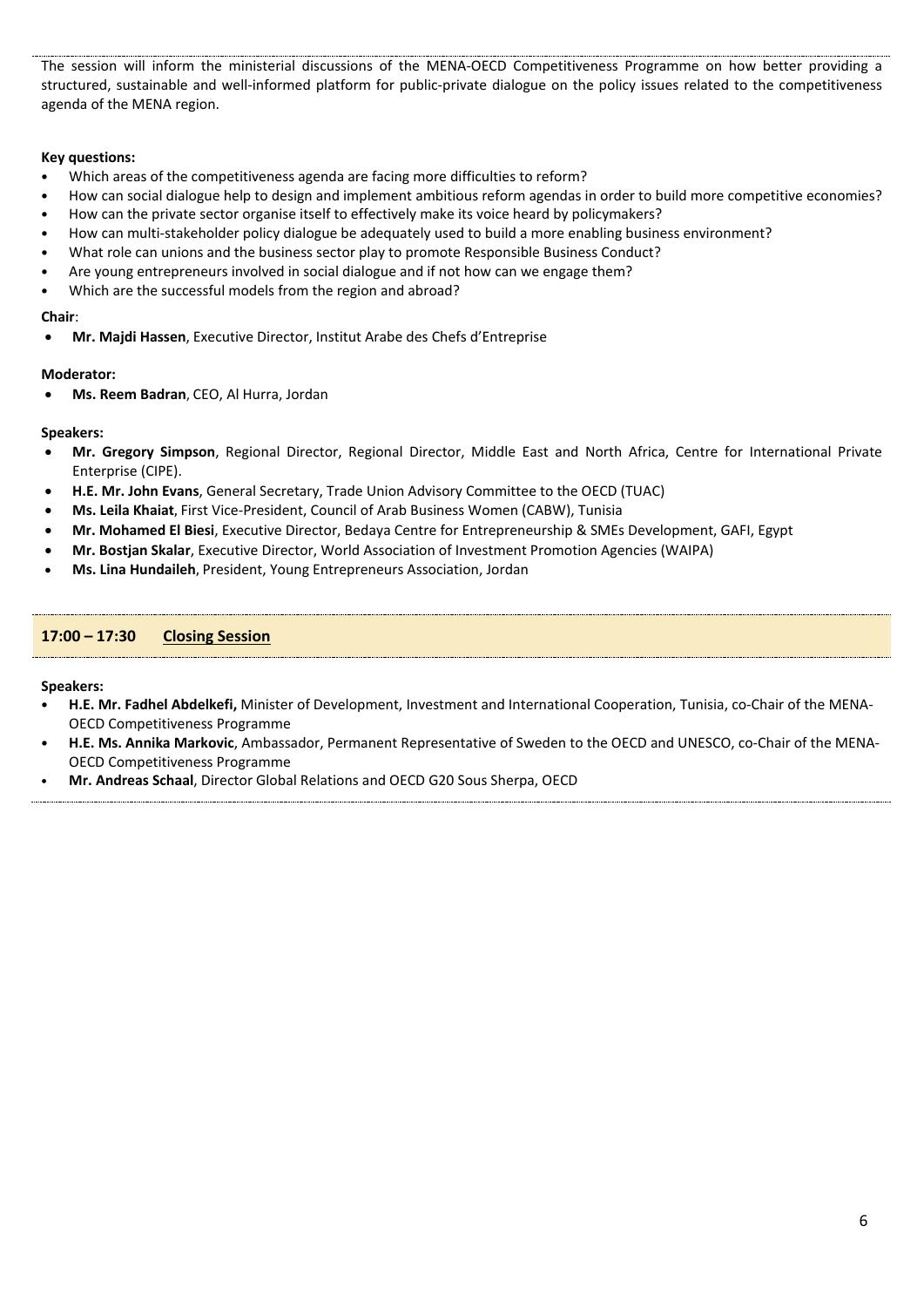## **18:00 – 19:00 Launch of the European Union and OECD Programme on Promoting Investment in the Mediterranean - Room "Diwan"**

The joint Programme on "*Enhancing Investment Policies and Promotion in the Southern Mediterranean*" is funded by the European Union and will be implemented by the OECD. Aiming at boosting private investment and job creation opportunities in the Southern Mediterranean region, it will support investment reforms to implement sound and attractive investment policies and establish effective institutions able to attract more and better investments.

The project is timely as it responds to the challenges faced by the region to revive investment for growth and job creation. Foreign direct investment (FDI) inflows to the region decreased by 50% between 2008 and 2015 due to the global financial crisis and the regional instability. Despite a slight rebound in 2015, prospects remain uncertain given the political and security situation in the region. Accompanying countries to pursue their reforms and engage into an effective dialogue is essential to attract investment and promote growth and stability.

This session will mark the official launch of the Programme.

**Opening speakers:**

- **H.E. Mr. Fadhel Abdelkefi,** Minister of Development, Investment and International Cooperation, Tunisia, Co-Chair of the MENA-OECD Competitiveness Programme
- **H.E. Mr. Angel Gurría**, OECD Secretary-General
- **Mr. Michael Köhler**, Director of Southern Neighbourhood, DG NEAR-B, European Commission
- **Mr. Angelos Pangratis,** Hors Classe Adviser for Economic Diplomacy, European Union External Action (EEAS)

## **Presentation of the Programme by an OECD representative:**

• **Ms. Ana Novik,** Head of the Investment Division, Directorate for Financial and Enterprise Affairs of the OECD

#### **Interventions of countries:**

- **H.E. Mr. Mohamed Louafa,** Minister Delegate to the Head of Government in charge of General Affairs and Governance, Kingdom of Morocco
- **Ms. Mona Zobaa,** Vice President of the General Authority for Investment and Free Zones in Egypt (GAFI)
- **H.E. Ms. Abeer Odeh,** Minister of National Economy, Palestinian Authority
- **Ms. Alia Abbas,** General Director, Ministry of Finance, Lebanon
- **H.E. Pierre Duquesne**, Permanent Representative of France to the OECD and Chair of the Governing Board of the Development Centre, France

## **20:00 Gala dinner hosted by Tunisia and upon invitation – Restaurant "Grand Bleu"**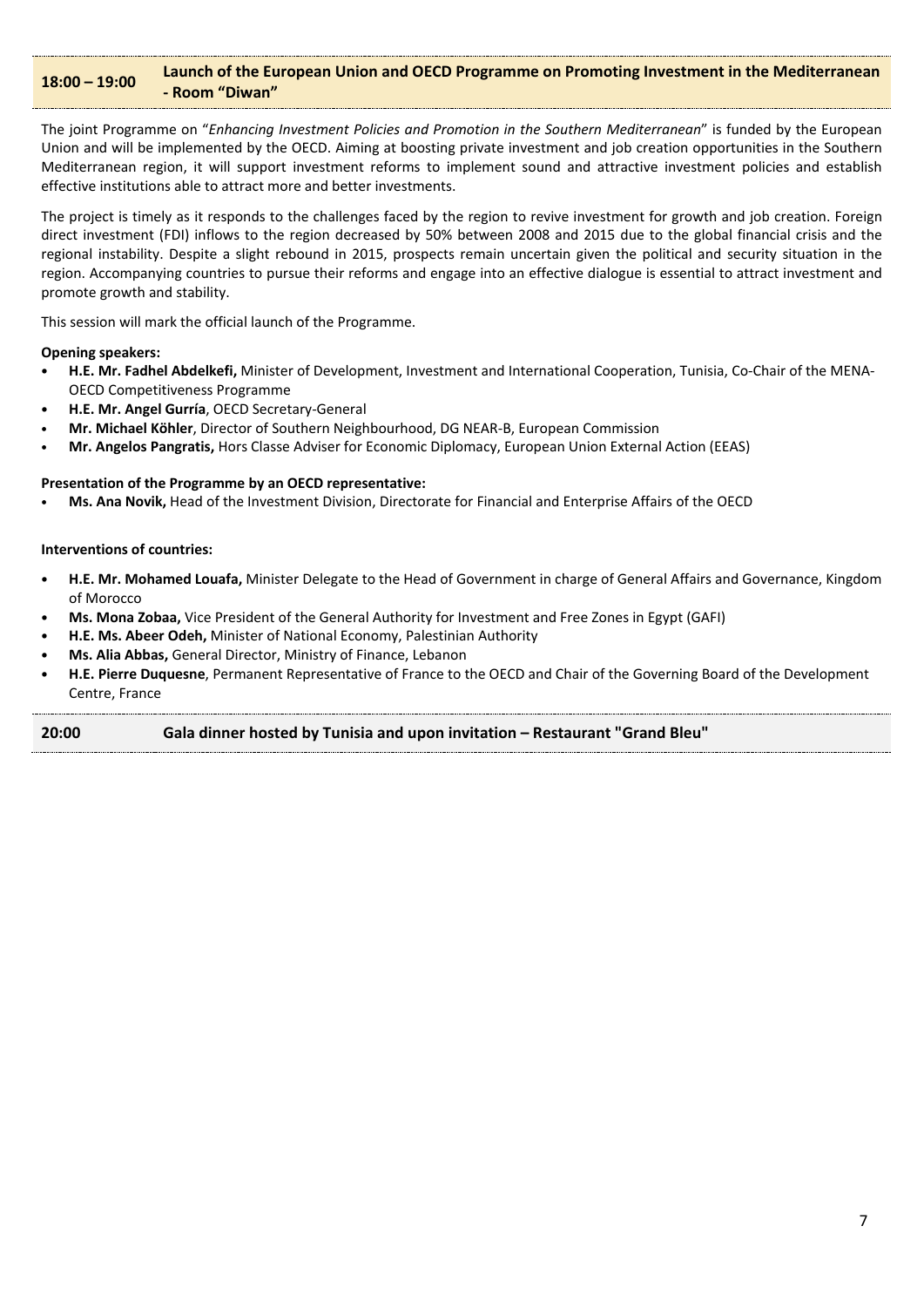## **MENA-OECD GOVERNANCE FORUM**

## **3 October 2016, Tunisia**

## **Shaping the future together: Public governance for better lives**

## **Objectives of the MENA-OECD Governance Forum**

The Governance Forum is organized back-to-back with the MENA-OECD Ministerial Conference to be held on 4 October 2016 in Tunis. It provides an opportunity for policy-makers, experts, and representatives from civil society and media to debate how citizens' voice in policy making can be reinforced and public administrations steered to create better outcomes and respond to citizens' needs. The Governance Forum is an occasion to support national reforms through exchange of experiences and joint learning.

## **Background information:**

- The MENA-OECD Governance Programme builds on the impact of a decade of regional policy dialogue and advice, peer learning and implementation support in the areas of public governance.
- Steering Group of the MENA-OECD Initiative on Governance and Competitiveness for Development met on 9 November 2015 in Rabat, Morocco, to discuss the strategic orientations of the new mandate of the Initiative for the period 2016-2020. This meeting set the ground towards the Forum and the Ministerial Conference 2016.
- The Steering Group approved Tunisia as the new co-Chair of the Initiative. Tunisia is hosting this important event which will provide the occasion to outline the strategic priorities for the chairmanship jointly with all stakeholders involved.
- The conclusions of the Forum will inform the discussions of the Ministerial Conference to be held the following day and contribute to the future programme of work of the MENA-OECD Governance Programme.

## **About the MENA-OECD Governance Programme**

The MENA-OECD Governance Programme is a strategic partnership between MENA and OECD countries to share knowledge and expertise, with a view of disseminating standards and principles of good governance.

The Programme strengthens collaboration with the most relevant multilateral initiatives currently underway in the region. The Programme supports the implementation of the G7 Deauville Partnership (Governance Pillar) and assists MENA countries in meeting the eligibility criteria to become a member of the Open Government Partnership.

The Programme provides a sustainable structure for regional policy dialogue as well as for country specific projects. The projects correspond to the commitment of MENA governments to implement public sector reforms in view of unlocking social and economic development and growing expectation among citizens to benefit from quality public services, inclusive policy making and transparency.

By drawing on its network of peer experts and policymakers, the MENA-OECD Governance Programme brings together high-level practitioners from MENA and OECD countries. Through constantly exchanging best practices, providing capacity building seminars and implementation support, the Programme helps foster a more social and economic development in the region.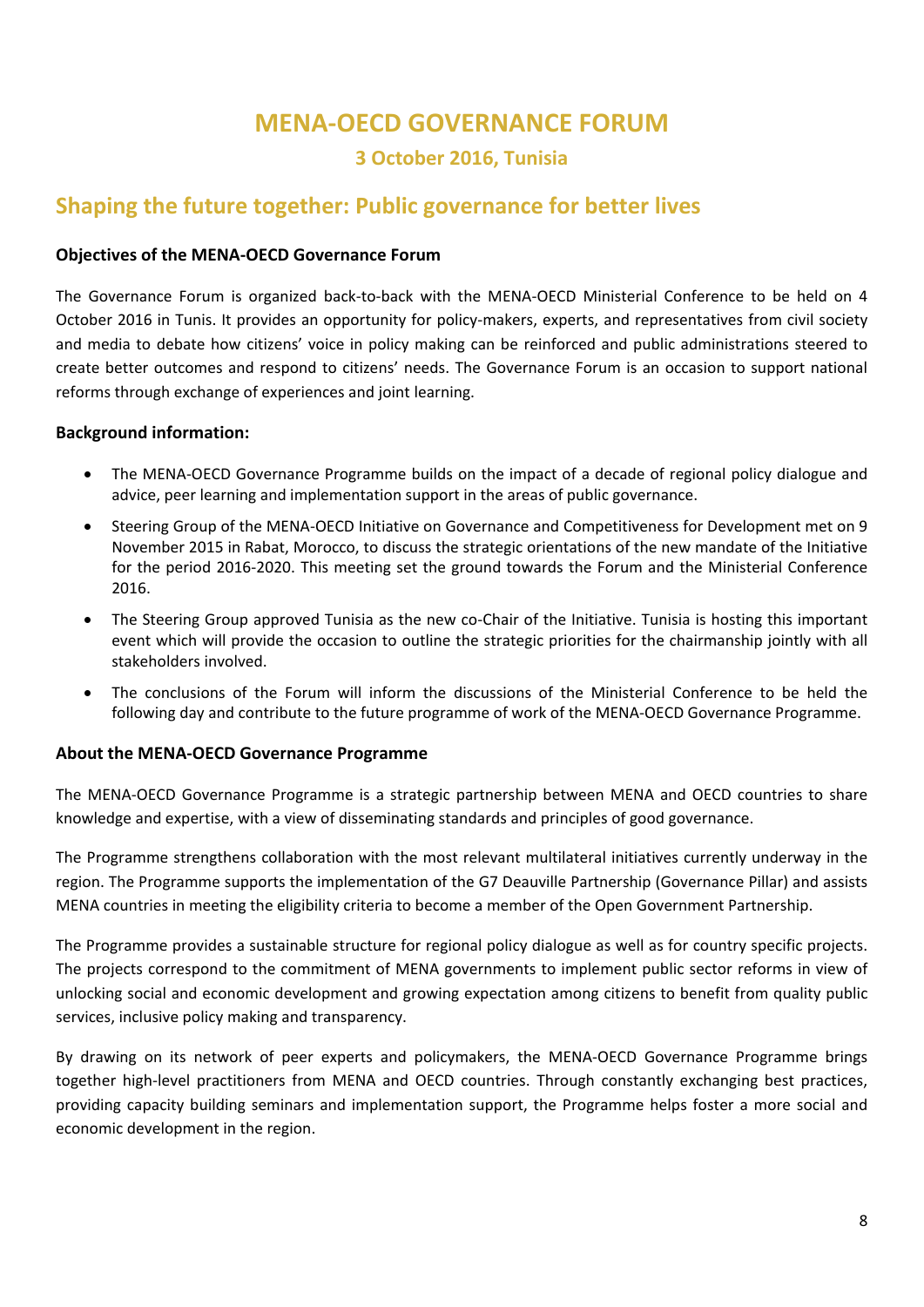## **MENA-OECD 2016 GOVERNANCE FORUM**

#### 09:00 – 09:30 Registration

#### **09:30 – 10:00 Opening session: Shaping the future together: Public governance for better lives - Room "Riad 2"**

The co-chairs of the MENA-OECD Governance Programme, Tunisia and Spain, and the OECD Secretariat will deliver the welcoming remarks and introduce the Forum's programme.

#### **Speakers:**

- **H.E. Mr. Abid Briki,** Minister of Public Service and Governance, Tunisia, co-Chair of the MENA-OECD Governance Programme
- **H.E. Mr. José Ignacio Wert**, Ambassador, Permanent Representative to the OECD, Spain, co-Chair of the MENA-OECD Governance Programme
- **Mr. Rolf Alter,** Director, Directorate for Public Governance and Territorial Development, OECD

#### **10:00 – 11:30 Session 1: A voice for all parts of society in policy-making - Room "Riad 2"**

Giving a voice to all is fundamental for understanding stakeholders' needs. The challenge is to develop real opportunities for engagement and representation across the whole policy cycle – policy formulation, implementation and evaluation. In particular, women's and youth's voice must be reinforced. Youth councils and streamlining national youth policies create opportunities for young people to engage in policy-making. Enhancing women's ability to participate in the policy-making process is a prerequisite for responsive and equitable governance.

The session will launch the new Youth initiative of the MENA-OECD Governance Programme: Youth Day. The MENA-OECD Governance Programme will also discuss open government principles and explore opportunities on the role of media to support public governance. The availability of information and an independent press increases the transparency and accountability of governments. A better informed citizenship is more likely to intervene in the policy making process and hold governments accountable.

#### **Moderateur: Ms. Khadija Sfar,** Editor in Chief, Express FM, Tunisia

#### **Speakers:**

- **H.E. Ms. Annick Girardin,** Minister of the Civil Service, France
- **Ms. Mary Hanafin**, Member of Parliament, Ireland
- **Ms Faten Kallel,** Secretary of State for Youth and Sports, Tunisia
- **Mr. Satam Awad**, Secretary General, Ministry of Youth, Jordan
- **Mr. Yacine Bellarab,** Director of Cooperation, Communication and Judicial Studies, Ministry of Youth and Sports, Morocco
- **Ms. Tinkara Oblak**, Board Member, European Youth Forum
- **Ms. Anne Reevell**, Country Director, North Africa, BBC Media Action
- **Mr. Mousa Abu Zaid**, Chairman of General Personnel Council, Palestinian Authority

## **11:30 – 12:30 Session 2: Real impact for citizens: Designing and delivering better policies for inclusive growth - Room "Riad 2"**

MENA countries are currently undergoing major public administration reforms in recognition of the fact that good public governance can translate into inclusive growth with positive effects on incomes, jobs and living standards.

Pursuing the agenda 2030 and inclusive growth requires aligning vision, incentives and delivery mechanisms across the whole of government from policy design to implementation and evaluation. This session will discuss the role of policy coherence for higher productivity and how public services across levels of government and sectors can be delivered at quality. A particular focus will be on local governance, fighting fraud and corruption through integrity, risk management and internal control systems and the public financial management to deliver citizens-centred services.

#### **Moderator:**

• **Mr. Gijs De Vries,** Visiting Fellow at the London School of Economics, Former State Secretary of the Interior, Former Member of European Parliament, Netherlands

#### **Speakers:**

- **Mr. Adnen Gallas,** Director General GBO Unit, Ministry of Finance**,** Tunisia
- **Mr. Ahmed Laamoumri,** Secretary General, Ministry of Civil Service and Modernisation of the Administration, Morocco
- **Dr. Fadli Zon**, Chair, Global Organization of Parliamentarians Against Corruption

12:30 – 14:00 Lunch break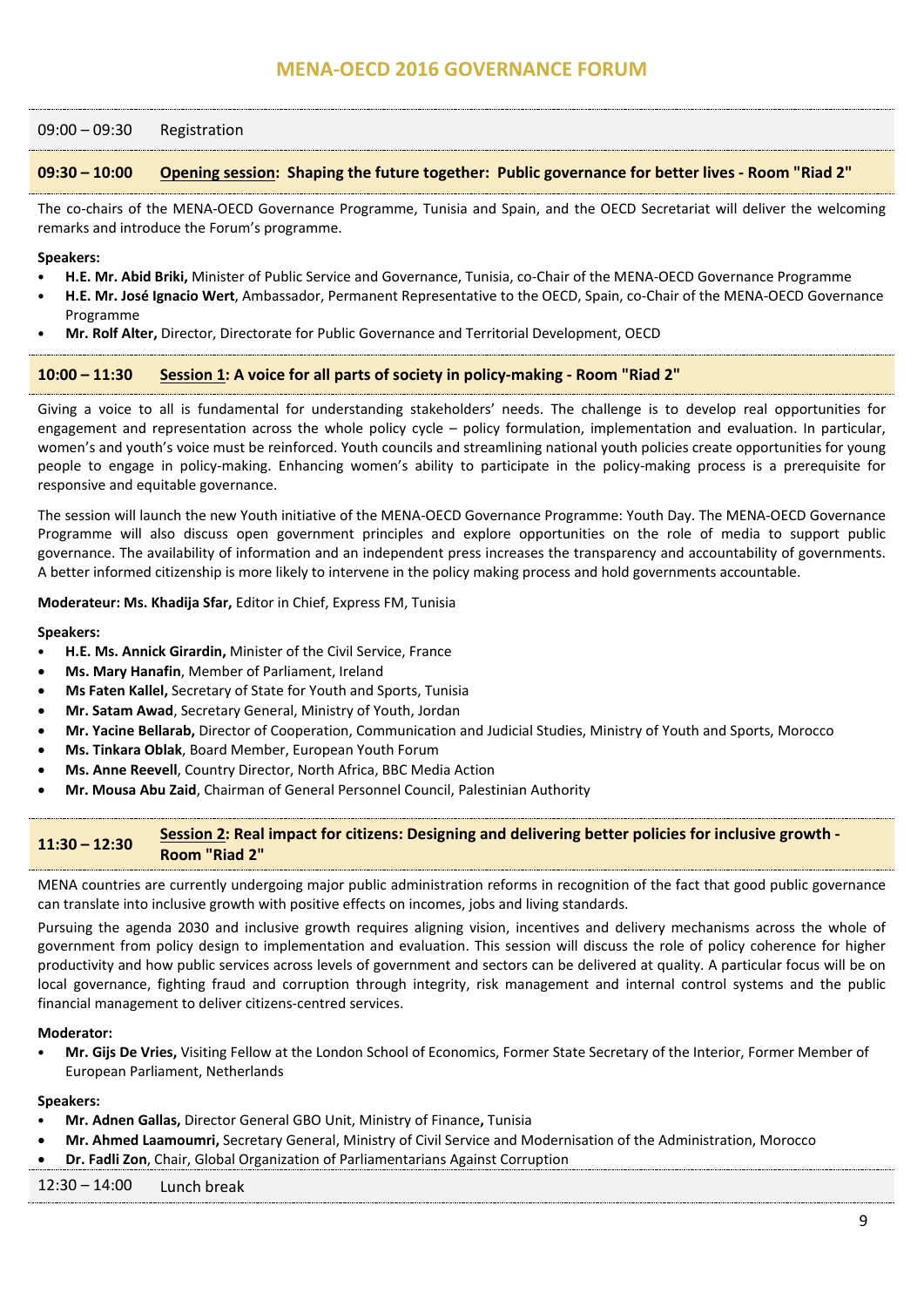## **14:00 – 15:00 Key-note speeches: Creating opportunities for youth – Hotel "Le Palace Gammarth", Room "Serail"**

The Nobel Prize award to the Tunisia National Dialogue Quartet in 2015 underscores the importance of social dialogue as a precondition for the success of deep political and economic reforms, and it can serve as example to other countries in the region. The OECD has strongly supported the democratic transformation Tunisia since its very beginning and believes that wide reforms need to be based on broad platforms including all sectors of society.

In this session, the members of the Tunisian Quartet and the Secretary-General of the OECD will share their experiences and lessons learned regarding how social dialogue can bring about the necessary basis for economic reforms bringing to inclusive economic growth and prosperity. They will pay special attention to the role youth has to play in the Arab world, and the need of creating opportunities for them. The key note speeches will be followed by an exchange and dialogue with the audience.

## **Key-note speeches by:**

- **Tunisia National Dialogue Quartet**: Mr. Houcine Abassi, Secretary General of The Tunisian General Labour Union, UGTT; Mr. Fadhel Mahfoudh, former President of the Tunisian Order of Lawyers; Mr. Abdessattar Ben Moussa, President of the Tunisian Human Rights League; and Mr. Hichem Elloumi, Vice-President of the Tunisian Confederation of Industry.
- **H.E. Mr. Angel Gurría**, OECD Secretary-General

## **15:00 – 15:30 Press Conference (Room "Diwan") & coffee break**

## **15:30 – 17:00 Session 3: Shaping the future together; Room "Riad 2"**

The purpose of this session is to present and discuss the future work of the MENA-OECD Governance Programme in light of the current challenges faced by MENA countries. The session will reflect on the Tunis declaration that will be presented on 4 October 2016 and discuss how governments can shape responses together and adapt public governance frameworks for better lives. This includes a discussion on the governance of inclusive growth, delivery of effective and citizen-centred justice services, cross-border cooperation and public governance aspects of the provision of public services for refugees and the critical role of a whole-ofgovernment approach that aligns vision, incentives and delivery mechanisms across the policy-making cycle.

#### **Moderator:**

• **Mr. Rolf Alter,** Director, Directorate for Public Governance and Territorial Development, OECD

**Speakers:** 

- **H.E. Ms. Anabela Pedroso**, Secretary of State for Justice, Ministry of Justice, Portugal
- **Mr. Joel Martinez**, Director of Engagement, World Justice Project
- **Dr. Fathy El Masry**, Vice President of the Court of Cassation, Egypt

## **17:00 – 17:30 Closing Session - Room "Riad 2"**

#### **Speakers:**

- **H.E. Mr. Abid Briki,** Minister of Public Service and Governance, Tunisia, co-Chair of the MENA-OECD Governance Programme
- **H.E. Mr. José Ignacio Wert**, Ambassador, Permanent Representative to the OECD, Spain, co-Chair of the MENA-OECD Governance Programme
- **Mr. Rolf Alter**, Director, Directorate for Public Governance and Territorial Development, OECD

#### **17:15 – 18:00 Launch of the OECD-AECID project: "Strengthening women's access to decision-making in the public administration at all levels and local elected councils in Tunisia", and of the OECD- G7 Deauville Partnership project, "Towards inclusive and open governments: promoting women's participation in parliaments, local councils and policy-making in Tunisia" - Room "Riad 2**

Tunisia is one of the pioneer countries in the MENA region in terms of gender equality and women's empowerment, and since 2011, Tunisian women have made significant progress in parliamentarian and local elections subsequent to the implementation of a parity law in the new constitution. Women are also well represented in public administration. Yet, there is still room for improvement to ensure women's effective leadership and contribution in public life.

Based on the guidelines and standards defined within the 2015 OECD Council's Recommendation on Gender Equality in Public Life, the OECD will support Tunisia in implementing gender equality across the board while working with the executive, public administration and the local elected councils within the framework of the AECID-funded project, and with parliament and local councils within the framework of the MENA Transition Fund of the G7 Deauville Partnership.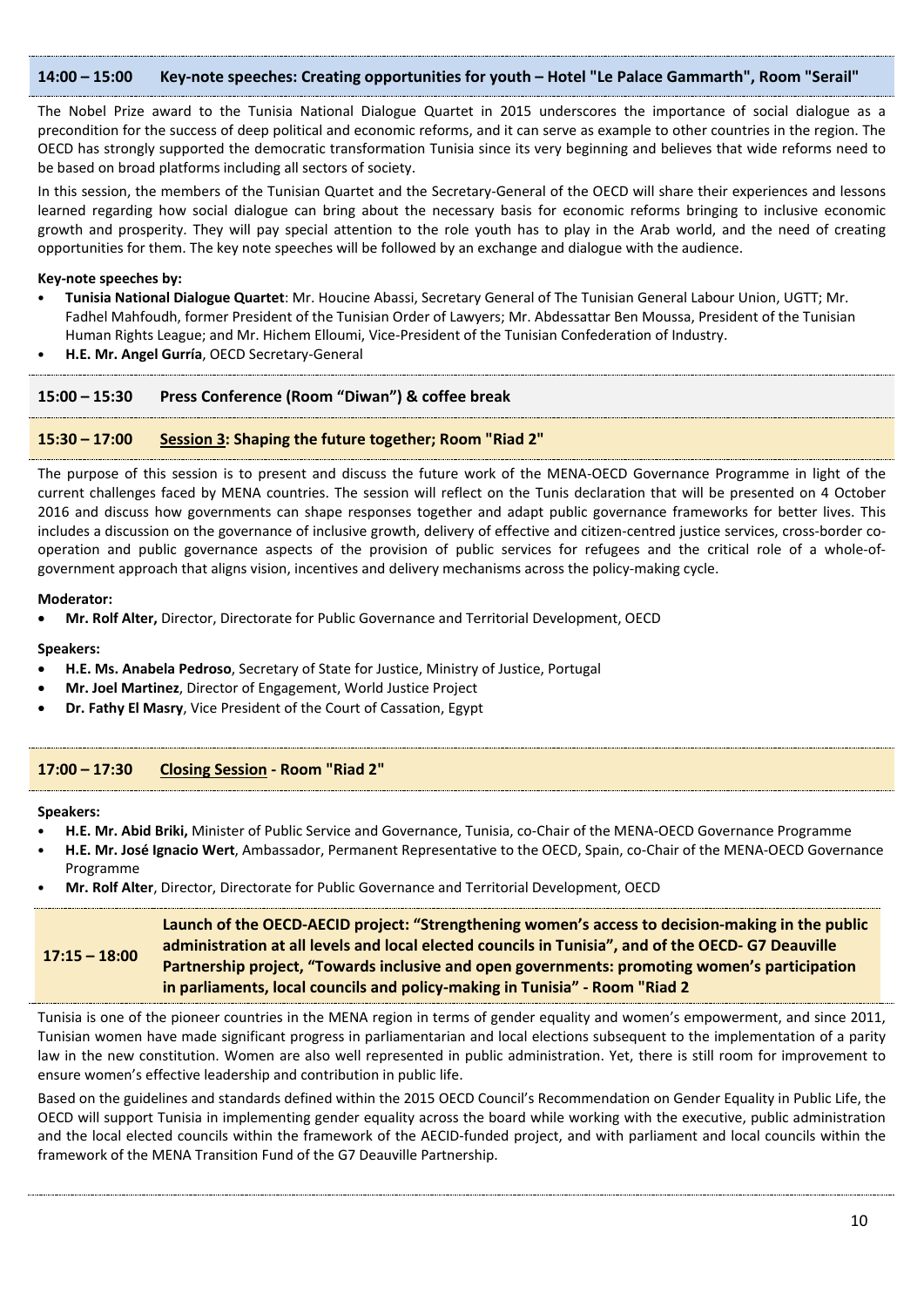## **Speakers:**

- **H.E. Mr. Angel Gurría**, Secretary-General, Organisation for Economic Co-operation and Development (OECD)
- **H.E. Ms Annick Girardin**, Minister of the Civil Service, France
- **H.E. Ms. Neziha Labidi,** Minister of Women, family and children, Tunisia
- **H.E. Mr. Jesús Gracia Aldaz**, Secretary of State for International Cooperation and Head of Spanish Agency for International Development Cooperation, Spain

## **18:00 – 19:00 High-Level Panel: "Women in power for inclusive growth: getting it done" - Room "Riad 2"**

The purpose of this panel is to have a high level policy discussion that allows the Tunisian Parliament and the new appointed government representatives to present the current efforts of Tunisia in strengthening women's access to decision making in the public administration, in the parliament and in the local elected councils; Tunisians representatives will set the scene of their challenges and strategic priorities on the medium and long terms, in order to improve their reforms concerning gender equality in public life.

In this panel, and in the framework of the 2015 OECD Recommendation of the Council on Gender Equality in Public Life, and in the two projects being launched, the OECD Secretariat will discuss the support that the Organisation and its member countries will provide to Tunisia in order to design suitable guidelines for an effective implementation of gender equality and gender mainstreaming initiatives and for improving equal access to public leadership

## **Moderator:**

**• Mr. Rolf Alter, Director,** Directorate for Public Governance and Territorial Development, OECD

## **Speakers:**

- **H.E. Mr. Abid Briki,** Minister of Public Service and Governance, Tunisia, co-Chair of the MENA-OECD Governance Programme
- **Mme Mehrzia Laabidi,** President of the Women's Affairs Commission, Member of the Assembly of the Representatives of the People
- **Mme Annette Kaiser -**Head of the German Cooperation- Embassy of Germany -Tunisia
- **Ms. Aimee Breslow,** Sr. Advisor for Democracy & Governance Middle East Partnership Initiative U.S. Department of State
- **Dr. Soukaina Bouraoui**, Chair of the OECD Gender Focus Group Directeur Executif, Center of Arab Women for Training and Research (CAWTAR)

## **Closing Remarks**

**H.E. Mr. Susumu Hasegawa,** Ambassador of Japan in Tunisia, Presidency of the G7 countries

**20:00 Gala dinner hosted by Tunisia and upon invitation – Restaurant "Grand Bleu"**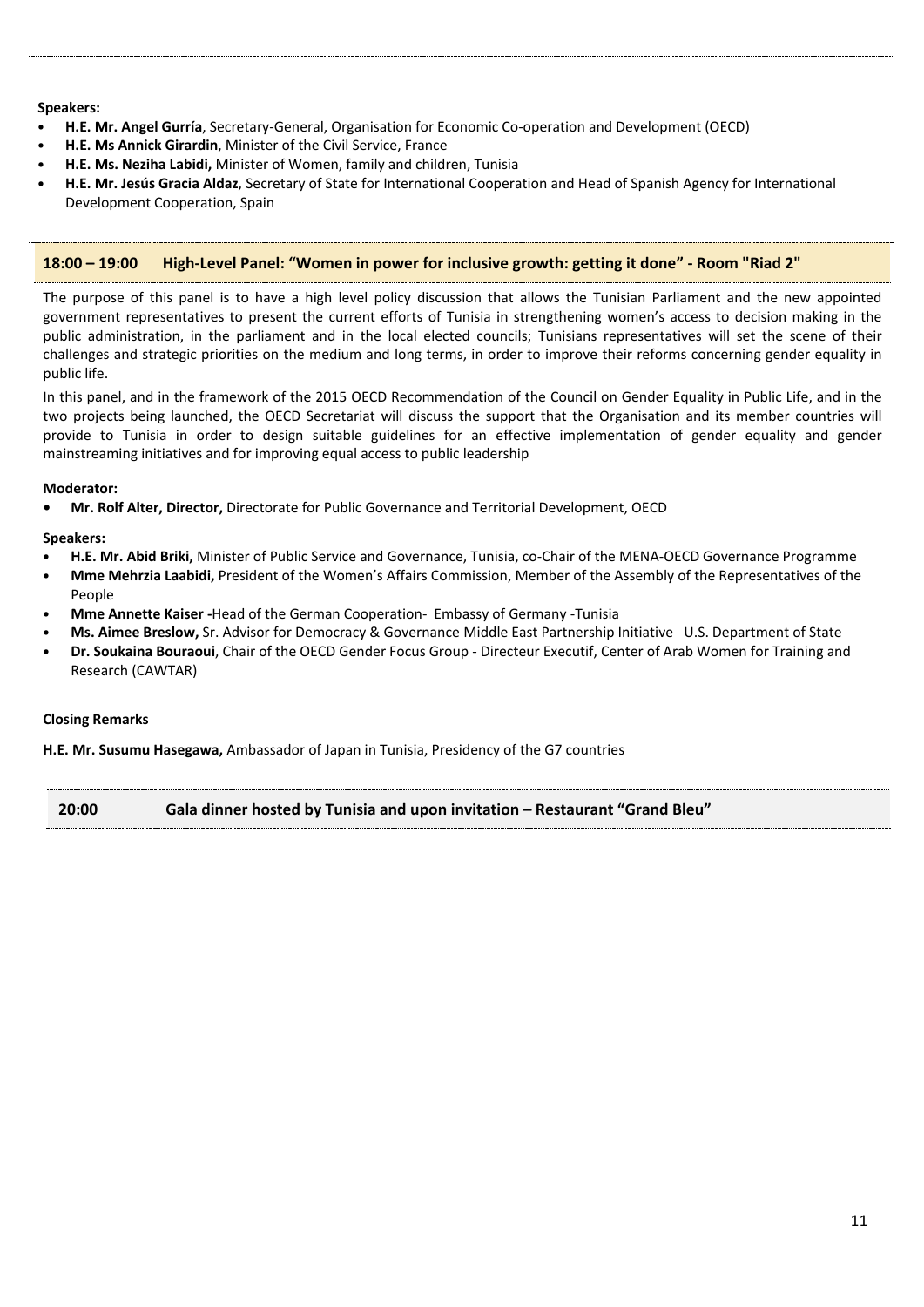## **THE MENA-OECD 2016 MINISTERIAL CONFERENCE**

## **4 October 2016, Tunisia**

## **Better policies for inclusive growth and economic integration**

The MENA region registered relatively dynamic economic growth and investment rates during the first decade of the century, including during the global economic and financial crisis. However, the recent impact of political instability and security threats has considerably slowed down the economic prospects for the region. Despite efforts by many governments to increase economic openness, diversification and private sector development, reforms have not succeeded in tackling deeper structural challenges such as high unemployment, uneven development and unequal opportunities, especially for disadvantaged regions, women and youth. This challenging situation calls for a concerted and urgent response by the MENA countries, in collaboration with the international community, to regain stability and lay the foundations for a more open economy and inclusive development model.

The MENA-OECD 2016 Ministerial Conference will bring together ministers of international co-operation, investment, trade and public governance to provide strategic responses to address the current challenges and discuss ways to boost inclusive growth, employment and better integration both at the regional and international levels. It will also explore how the region can pave the way for a solid and sustainable economic recovery that ensures better opportunities for all citizens – especially the most vulnerable.

The Conference will close with the issuing of a Ministerial Declaration, underlining the strong commitment of MENA and OECD countries to pursuing priority public governance and competitiveness reforms. The Declaration will provide support and vision for the future activities of the Initiative for its new mandate 2016-2020, and guide its work programme.

For further information: contact: [mena@oecd.org](mailto:mena@oecd.org) or see the Conference website at: [www.oecd.org/mena/ministerial](http://www.oecd.org/mena/ministerial)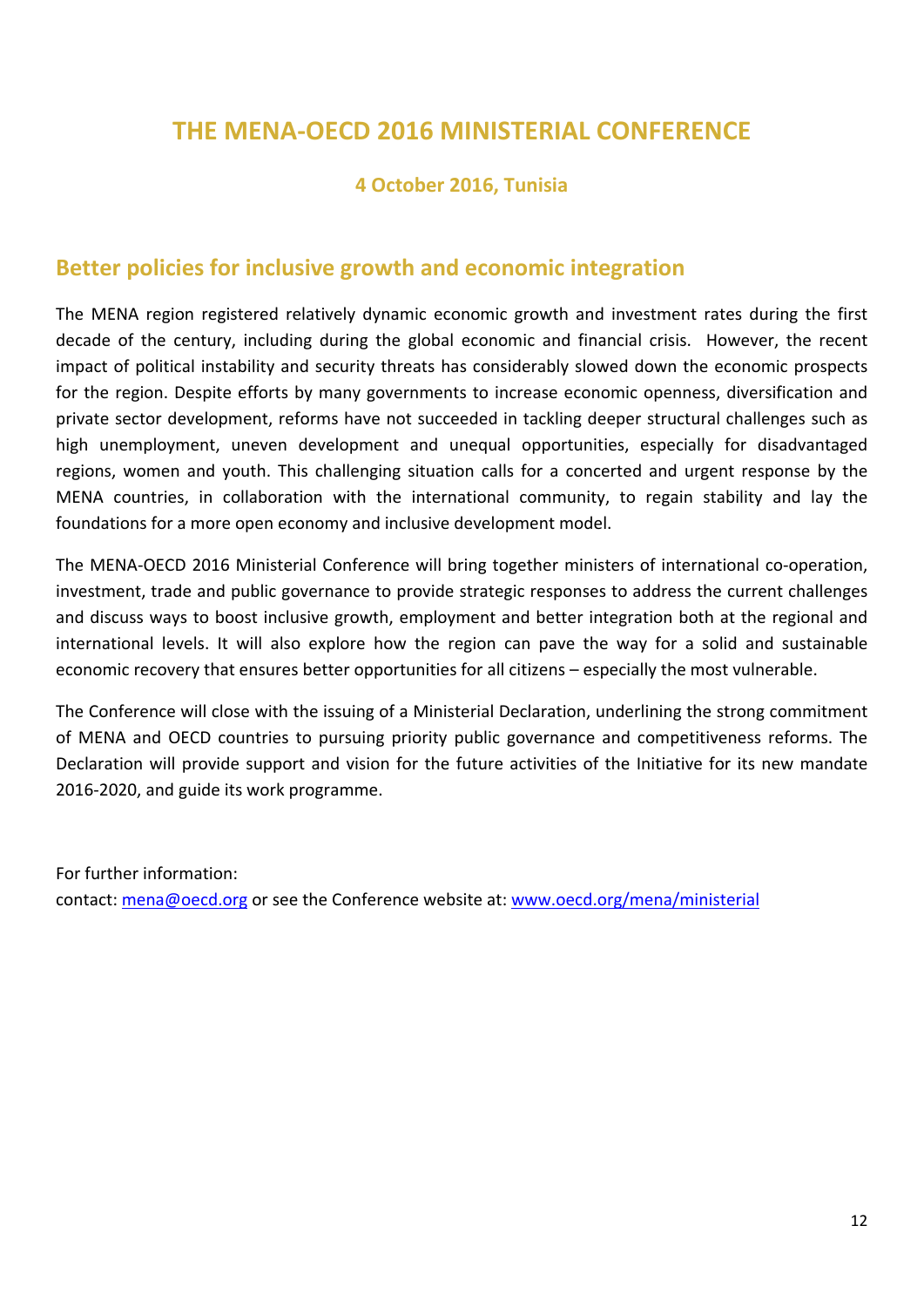## **MENA-OECD 2016 MINISTERIAL CONFERENCE**

| $8:30 - 9:00$ | Registration |
|---------------|--------------|
|---------------|--------------|

## **9:00 – 10:00 Opening session - Room "Serail"**

The Ministerial Conference is organised under the Patronage and in presence of H.E. Mr. Youssef Chahed, Head of Government, Tunisia. The opening session will be devoted to keynote speeches. The handover of the Initiative's chairmanship from Morocco to Tunisia will close the opening session.

#### **Keynote speeches**:

- **H.E. Mr. Youssef Chahed**, Head of Government, Tunisia
- **H.E. Mr. Angel Gurría**, Secretary-General, Organisation for Economic Co-operation and Development, OECD

## **Handover of the MENA-OECD Initiative chairmanship from Morocco to Tunisia**:

- Remarks by **H.E. Mr. Mohammed Louafa,** Minister Delegate to the Head of Government in Charge of General Affairs and Governance, Kingdom of Morocco, former co-Chair of the MENA-OECD Investment Programme
- Intervention of the Tunisian co-chairmanship

#### **In presence of**:

- **H.E. Mr. Fadhel Abdelkefi,** Minister of Development, Investment and International Cooperation, Tunisia, co-Chair of the MENA-OECD Competitiveness Programme
- **H.E. Mr. Abid Briki,** Minister of Public Service and Governance, Tunisia, co-Chair of the MENA-OECD Governance Programme
- **H.E. Ms. Annika Markovic**, Permanent Representative of Sweden to the OECD, co-chair of the MENA-OECD Competitiveness Programme
- **H.E. Mr. José Ignacio Wert**, Permanent Representative of Spain to the OECD, co-Chair of the MENA-OECD Governance Programme

#### Group Photo opportunity

## **10:00 – 10:45 Coffee break**

The Tunisian co-chairs of the MENA-OECD Initiative, together with the OECD Secretary-General will participate in a press conference with international media from both MENA and OECD economies.

## **10:45 – 12:30 Ministerial session: Better policies for inclusive growth and economic integration**

MENA countries need to build strong economic and governance frameworks to achieve more resilient, inclusive and sustainable economies, providing more and better jobs, fostering economic diversification, promoting integration at the regional and global levels and implementing the Sustainable Development Goals (SDGs).

#### **Moderator: Mr. Wassim Larbi**, Journalist

#### **Panel 1: Strengthening economic integration at all levels**

#### **Opening remarks:**

• **H.E. Mr. Fadhel Abdelkefi,** Minister of Development, Investment and International Cooperation, Tunisia, co-Chair of the MENA-OECD Competitiveness Programme

#### **Key note speech:**

• **Mehmet Şimşek,** Deputy Prime Minister, Turkey

## **Panellists / Ministers from OECD and MENA:**

- **H.E. Ms. Annick Girardin,** Minister of the Civil Service, France
- **Mr. Rolf Alter,** Director, Public Governance and Territorial Development Directorate, OECD
- **H.E. Mr. Mohamed Louafa,** Minister Delegate to the Head of Government in charge of General Affairs and Governance, Morocco
- **H.E. Mr. El Moctar Ould Jay**, Minister of Economy and Finance, Mauritania
- **Mr. John Desrocher,** Deputy Assistant Secretary, Egypt and Maghreb Affairs, State Department, United States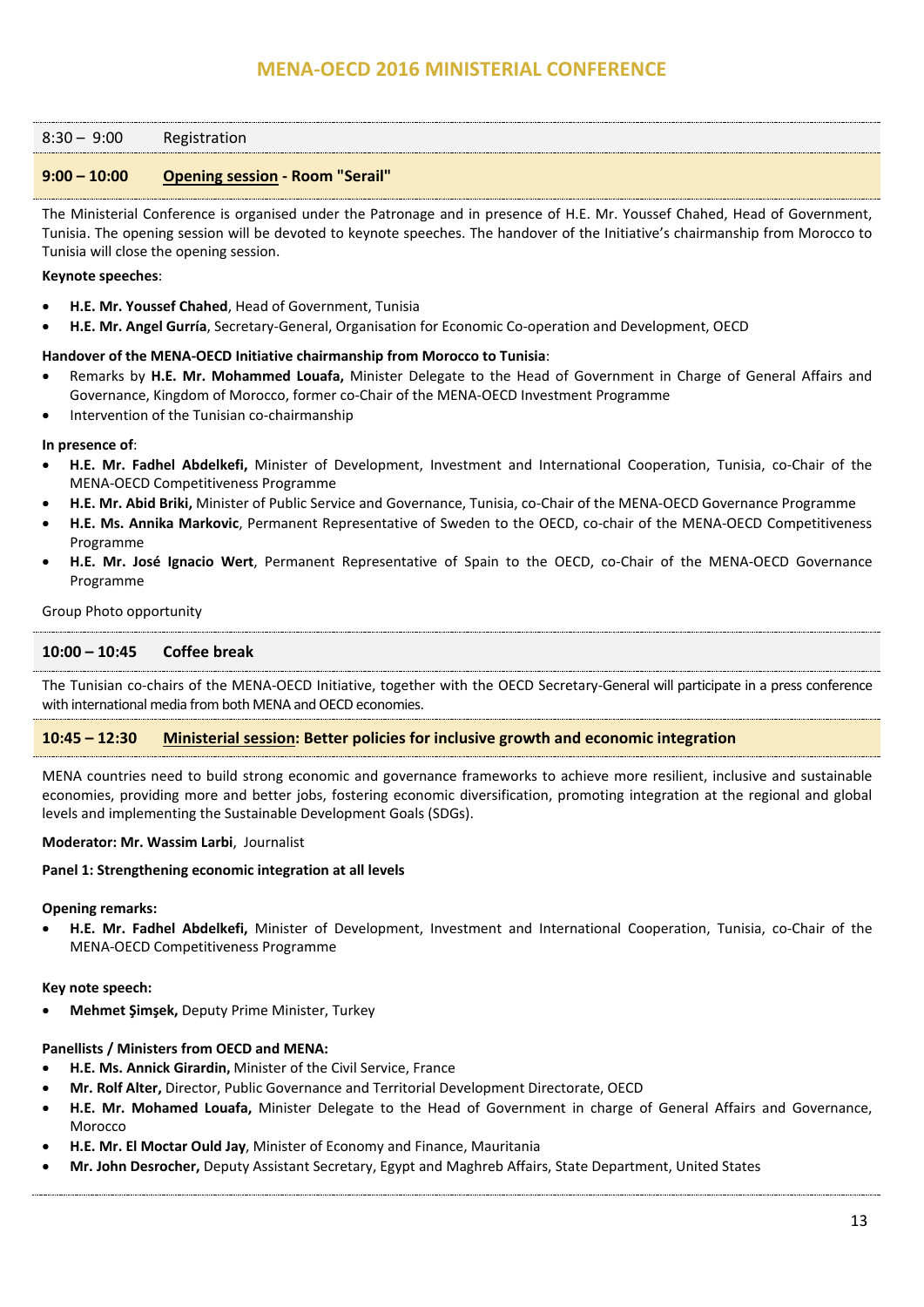## **Panel 2: Inclusion in the MENA region**

**Opening remarks:** 

• **H.E. Mr. Abid Briki,** Minister of Public Service and Governance, Tunisia, co-Chair of the MENA-OECD Governance Programme

## **Panellists / Ministers from OECD and MENA:**

- **H.E. Ms. Abeer Odeh**, Minister of National Economy, the Palestinian Authority
- **H.E. Mr. Jesús Gracia Aldaz**, Secretary of State for International Cooperation, Spain
- **Mr. Andreas Schaal,** Director Global Relations and OECD G20 Sous Sherpa, OECD
- **H.E. Ms. Anabela Pedroso,** Secretary of State of Justice, Portugal
- **Ambassador Dr. Joachim Ruecker,** Special Representative of the Federal Government for the Middle East Stability Partnership, Germany

# 12:30 – 14:30 Lunch

## **14:30 – 17:00 Parallel ministerial panels: Improving governance and competitiveness**

Policy dialogue and peer advice at the regional and multilateral level are important tools for ensuring the sustainability and quality of governance and competitiveness reforms efforts. In these sessions, participants will discuss the vital role of efficient and effective reform strategies to build stronger and more inclusive economies and societies, with a view to provide political guidance to the new mandate of the Initiative.

## **Ministerial panel A: Governance pillar**

*- In commemoration of the Ambassador of Italy, Vincenzo Schioppa Narrante, for his valuable contributions to the launch and development of the MENA-OECD Initiative*  – **Room "Riadh 2"**

**Introduction by the Co-chairs of the MENA-OECD Governance Programme:**

- **H.E. Mr. Abid Briki,** Minister of Public Service and Governance, Tunisia
- **H.E. Mr. José Ignacio Wert**, Permanent Representative of Spain to the OECD

**Remarks by H.E. Mr. Raimondo De Cardona, Ambassador of Italy to Tunisia**

## **Presentation of the MENA-OECD Governance Programme**

• **Mr. Rolf Alter**, Director, Directorate for Public Governance and Territorial Development, OECD

**Chair: H.E. Mr. Abid Briki,** Minister of Public Service and Governance, Tunisia, co-Chair of the MENA-OECD Governance Programme

- WG I Civil Service and Integrity Presentation of the OECD regional report on internal control
- WG II Open and Innovative Government: Presentation of the new OECD (2016) report *Benchmarking digital government strategies in MENA countries*
- MENA Senior Budget Officials

## **Ministerial panel B: Competitiveness pillar**

**Chair: H.E. Mr. Fadhel Abdelkefi,** Minister of Development, Investment and International Cooperation, Tunisia, co-Chair of the MENA-OECD Competitiveness Programme – **Room "Serail"**

## **Introduction by the Co-chairs of the MENA-OECD Competitiveness Programme**

- **H.E Mr. Fadhel Abdelkefi,** Minister of Development, Investment and International Cooperation, Tunisia
- **H.E. Ms. Annika Markovic**, Ambassador, Permanent Representative of Sweden to the OECD and UNESCO, co-Chair of the MENA-OECD Competitiveness Programme

**Presentation of the Programme of work of the MENA-OECD Competitiveness Programme and the Ministerial Declaration**

• **Mr. Carlos Conde**, Head, Middle East and North Africa Division, Global Relations, OECD Secretariat

## **Presentation of the thematic areas of work:**

- 1. Investment and trade
	- **H.E. Awwad Al Serhan**, Ambassador of Jordan in Tunisia
- 2. SMEs and entrepreneurship
	- **Mr. Sadok Bejja**, General Director of SME promotion, Ministry of Energy, Industry and Mines, Tunisia, and co-Chair of the MENA-OECD Working Group on SMEs and Entrepreneurship
- 3. Corporate governance and business integrity
	- **Dr Ashraf Gamaleldin,** CEO HAWKAMAH, The Institute for Corporate Governance, UAE
	- **Mr. Majdi Hassen,** Executive Director, Institut Arabe